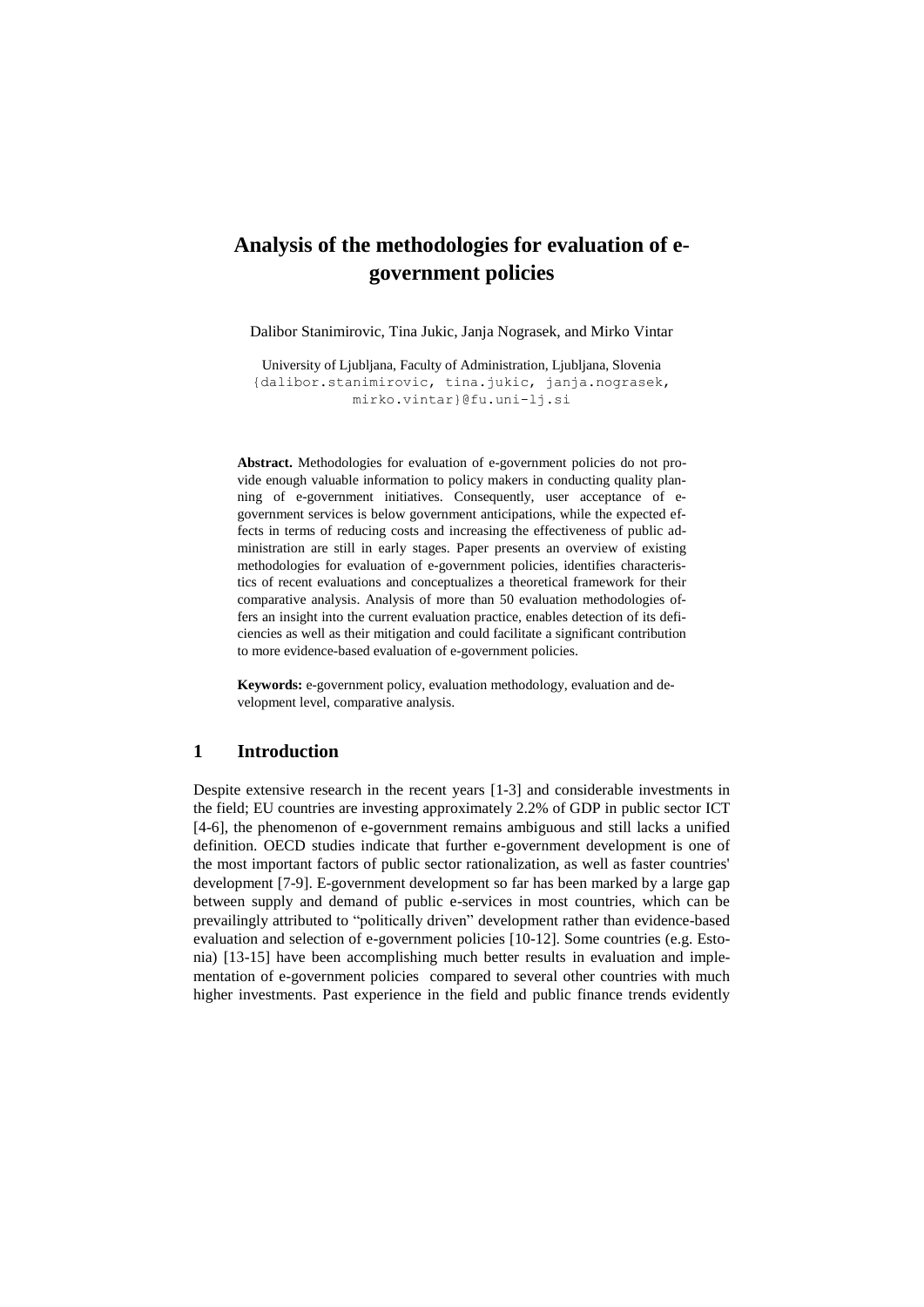require the development of methodologies<sup>1</sup> for evaluation of e-government policies which could enable e-government decision-makers to conduct more qualified and quantified preparation, execution and evaluation of e-government policies – be it before or after their implementation (ex-ante or ex-post).

Despite the increasing number of evaluation methodologies, the numerous aspects of their study and comparison have largely been disregarded. They are basically too diverse and lack a unified and clear theoretical framework [12], [16-17], which would allow a comparison of differences between them. The latter arise from various reasons: different (EU, UN, Brown University, EIU etc.) and heterogeneous promoters (international, national, consulting, research institutions etc.) [12], diverse environments [18-19], various rationales and contextual background as well as the number and selection of indicators [18-19]. Significant differences between evaluation methodologies are reflected within their main evaluation focus and evolving stage as well.

The paper is trying to overcome these limitations and establish the rudiments for theoretical framework which could facilitate a comparative analysis of existing methodologies in the field. Deriving from the aforementioned research objectives the paper is focusing primarily on the following interrelated research questions:

- 1. Overview of the existing methodologies for evaluation of e-government policies.
- 2. Identification and characterization of the key evaluation levels within egovernment policies.
- 3. Analysis of existing methodologies for evaluation of e-government policies according to identified evaluation levels and development levels.

The research is based on the study of abundant literature, relatively scarce research reports available from the field, and an in-depth analysis of the methodologies which have been already implemented in practice. Paper essentially represents a review and comparative analysis of the methodologies for evaluation of e-government policies. The research was conducted within the research project aiming to determine which methodologies could be applied for evaluation of e-government policies in Slovenia.

## **2 Methodologies for evaluation of e-government policies – state of the art**

According to the subject of evaluation, methodologies could be classified in typical groups presented below.

#### **2.1 Front-office maturity and readiness**

1

The best-known benchmark measurements in EU have been conducted by Capgemini [4-6], while the most renowned benchmarkings on the global scale have been carried

 $<sup>1</sup>$  The collective term "methodologies" will be used hereinafter, denoting approaches, indicator</sup> models, measurement frameworks and similar undertakings for evaluation of e-government policies.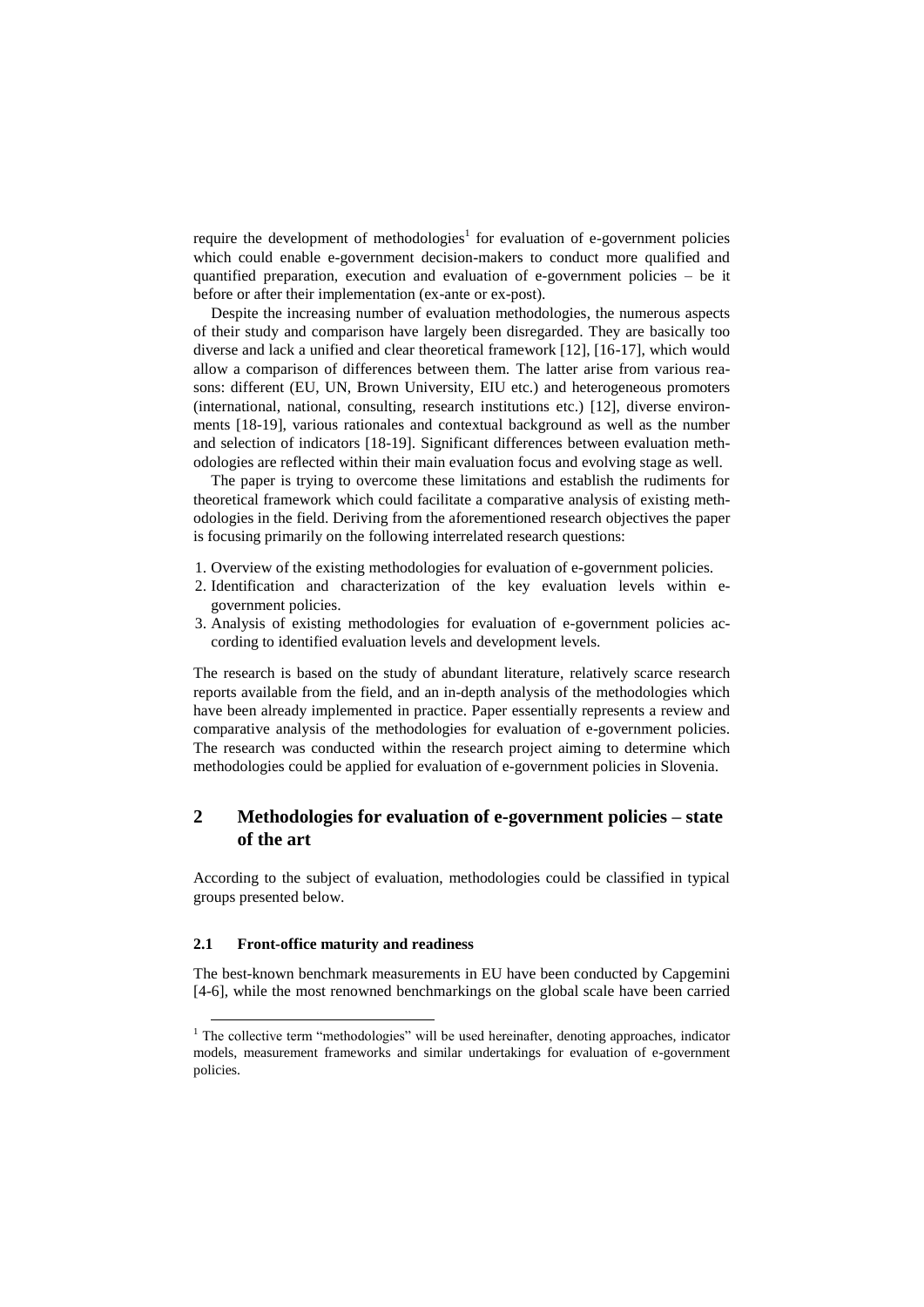out by the UN [14], [20], Accenture [21] and Brown University [22]. While focusing primarily on web site analysis (front office), all these methodologies used completely different indicators, hardly ensuring comprehensive evaluation of e-government policies on the national level [12], [16], [23]. While other important benchmark measurements converging on e-readiness and information society in general are: The Global Information Technology Report [24], Digital economy rankings [25] and United Nations e-Government Survey [14], [20].

#### **2.2 Effects and impacts of e-government policies**

Ex-ante and ex-post evaluations of e-government policies are subject of numerous methodologies, among which we could highlight: MAREVA [26], eGEP [19], WiBe 4.0 [27] and Australian AGIMO [18]. MAREVA and WiBe 4.0 are dealing with exante and ex-post evaluations of e-government policies on the basis of parameters such as profitability, risks, benefits to external users and civil servants, services and project necessity. eGEP and AGIMO similarly analyze costs, related risks, provision and maintenance of e-services, as well as evaluate their performance and impacts.

Implementation of e-government policies requires revision of the sourcing issues [28], careful scrutiny of the complex outsourcing implications [29], [30] and provision of indicators for objective evaluation of outsourcing process [31].

Given the complex effects of e-government policies on public sector organizations, research is engaged in analysis of joined-up e-government model [32], organizational changes in the direction of network government [33], management and external factors which affect e-government development [34], business process change, information management capacity, organizational capabilities and culture [28], [35], [36].

#### **2.3 National-level development**

National-level development is partially discussed in United Nations e-Government Survey [14], [20] through indicators such as e-participation, e-inclusion and econsultation. Martin and Byrne [37] focused on critical factors of information society development providing a set of indicators for evaluation of e-government such as accessibility, digital divide, human rights, social inclusion, economic sustainability and life-long learning. Economic activities on national level could significantly affect e-government development in individual country. Scarce research [11], [38], [39] is specifically emphasizing correlation between national economic indicators (GDP per capita, competitiveness, use of ICT in the private sector, innovation index and internet access) and e-government development on the national level and on the EU level [38].

### **2.4 Evaluation of e-government policies – issues and barriers**

Evaluation of e-government policies is generally difficult [5], [9], [16], [23], given the frequent lack of clarity of objectives owing to the different and often competing views held by different stakeholders. Effective evaluation requires good metrics, regular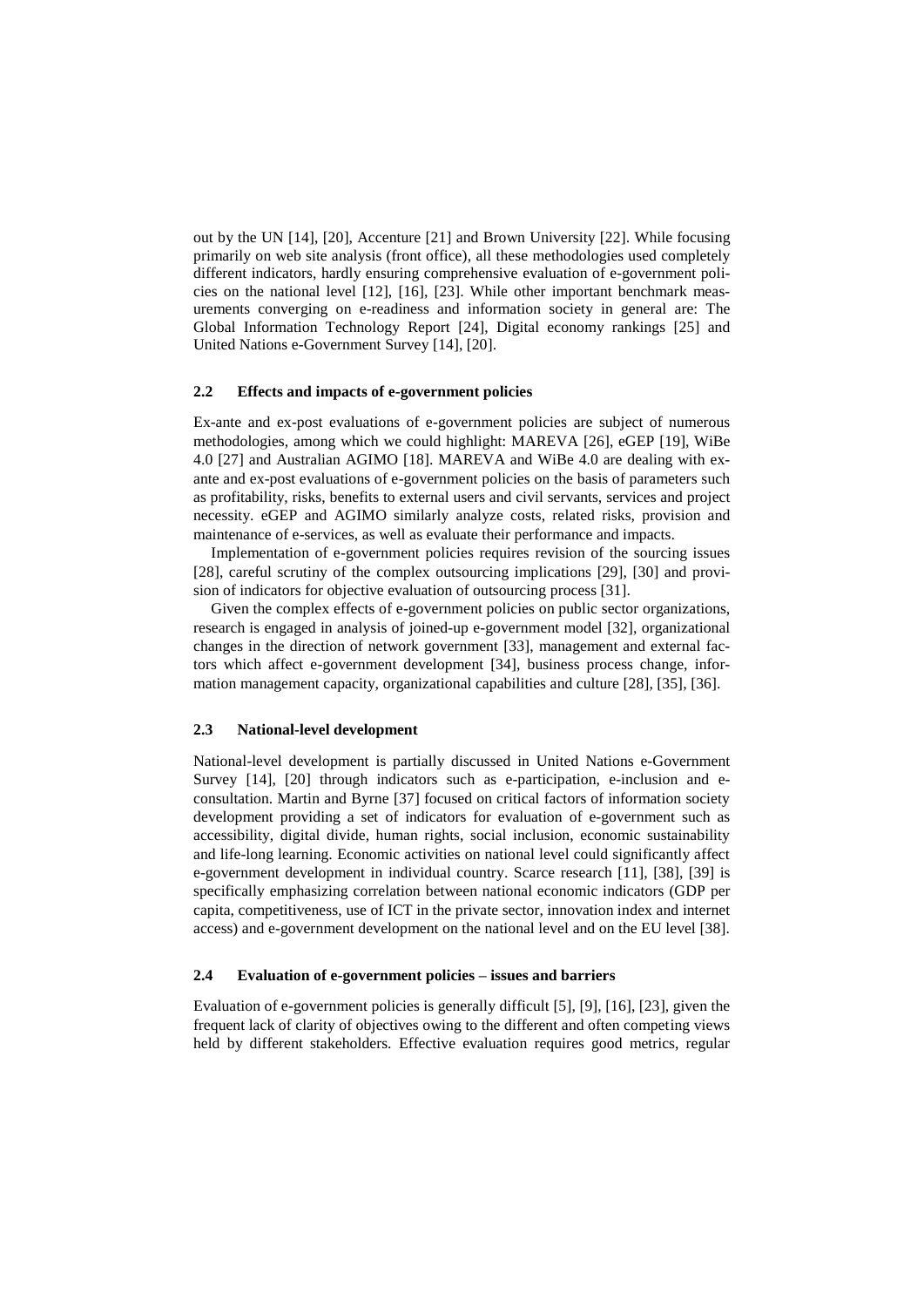monitoring and reporting, disciplined use of robust evaluation frameworks and longterm evaluation practice largely depending on overall evaluation culture [40], [41].

## **3 Key evaluation levels within e-government policies**

Overview of evaluation methodologies revealed they are focused predominantly on service level, while there are only a few methodologies, which could be actually applied for evaluation of e-government policies and decision-making at higher levels. Methodologies are generally partial and mostly focused on evaluating changes that occur in the "front-office" operation, while "back-office" changes caused by ICT have largely failed to gain significant attention. Existing research facilitates extraction and synthesis of the key evaluation levels (Fig. 1) which are described below. Pyramid structure of the model indicates the direction of policy-making process and assumes hierarchical relationships between individual levels.



**Fig. 1.** Five-level model for evaluation of e-government policies

#### **3.1 Infrastructural level**

Infrastructural level primarily refers to maturity or environmental readiness for egovernment and e-commerce. Research in this area is focused either on the internal or external aspect of e-government. Internal aspect research is primarily engaged in [42- 43]: development strategies, policies and action plans, legal frameworks, the existence and use of appropriate information infrastructure, training of human resources, knowledge management, financial issues, motives and obstacles for the development of e-government. Research on the external aspect of the environment maturity is particularly concerned with [42-43]: ownership, user interest and degree of e-government service usage and issues related to the general development of e-government.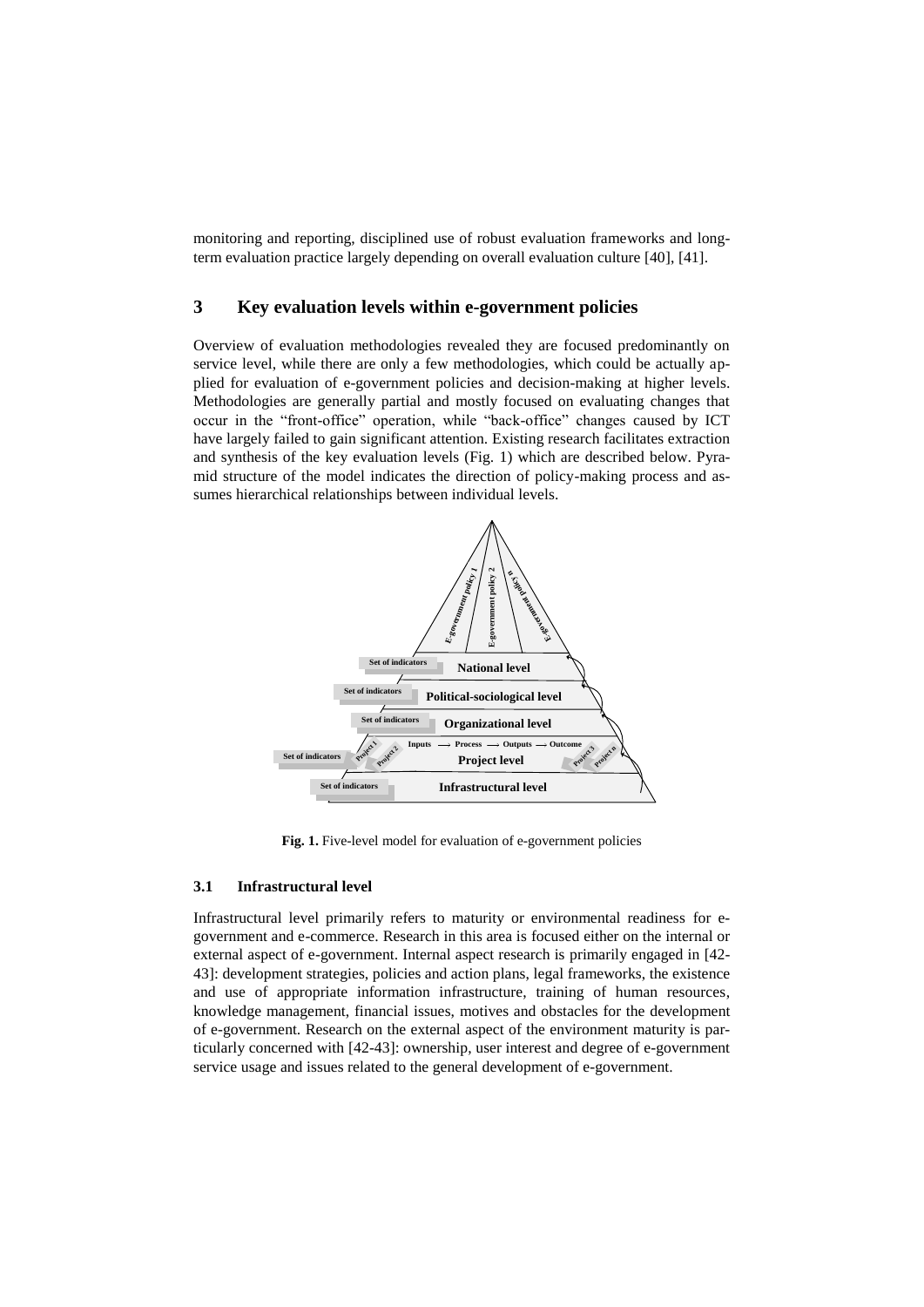#### **3.2 Project level**

Research at project level is primarily engaged in: 1) ex-ante evaluations of projects aiming to establish priorities for further development, 2) ex-post evaluations of projects aiming to evaluate the effects of projects and 3) decisions on the insourcing and/or outsourcing of projects. Regarding the first two points, a review shows that methodologies of this type often underestimate public benefits (public value) and hidden costs, such as costs of organizational change. Research implies significant advances in outsourcing of ICT projects. Studies [31], [44-45] often reveal the hidden costs, vendor-lock in and loss of competencies as the most problematic issues, rarely dealing with the other potential negative consequences of outsourcing [30], [46-47].

#### **3.3 Organizational level**

Studies dealing with changes in the organizational structure are focusing on the reduction of hierarchical levels, decentralization, standardization, coordination and transformation of the existing organizational relations [32], [48-49]. Research dealing with business process reengineering is analyzing horizontal integration of functions and services, vertical integration of organizations, information exchange, changes in time and place of operation [35], [50-51]. Research exploring the changes in organizational culture is primarily dealing with: changes in the organizational philosophy and strengthening the sense of affiliation and confidence [34], [52]. Changes in human resources refer to the new skills, knowledge and specific managerial abilities [36].

#### **3.4 Political-sociological level**

Proliferation of ICT and development of e-government have changed the social structure and political-sociological paradigm of the social community [14], [53]. Complex political-sociological effects of ICT and e-government have a significant impact on the social environment; they are affecting old and creating new forms of work and changing perception of the world and social relations [54-57]. Accordingly, existing methodologies are converging on the following aspects of e-government evaluation: accessibility [7], [20], [52], citizens' trust and confidence [21], [58-59], digital divide [7], [40], [24], [53], social stratification and cohesion, human rights and democratic participation [8], [15], [37], openness, transparency and corruption [6], [14], [20].

#### **3.5 National level**

Research reveals that economic activities on the national level significantly affect egovernment development, exposing GDP per capita as the most influential economic indicator [38-39]. Sing et al. [39] assume that GDP plays a crucial role in the development of e-government via three influential factors (technological infrastructure, human capital and management index). Other prospective indicators occasionally overlapping with political-sociological indicators are [60-61]: competitiveness, use of ICT in the private sector, innovation index [38], education and urbanization [11].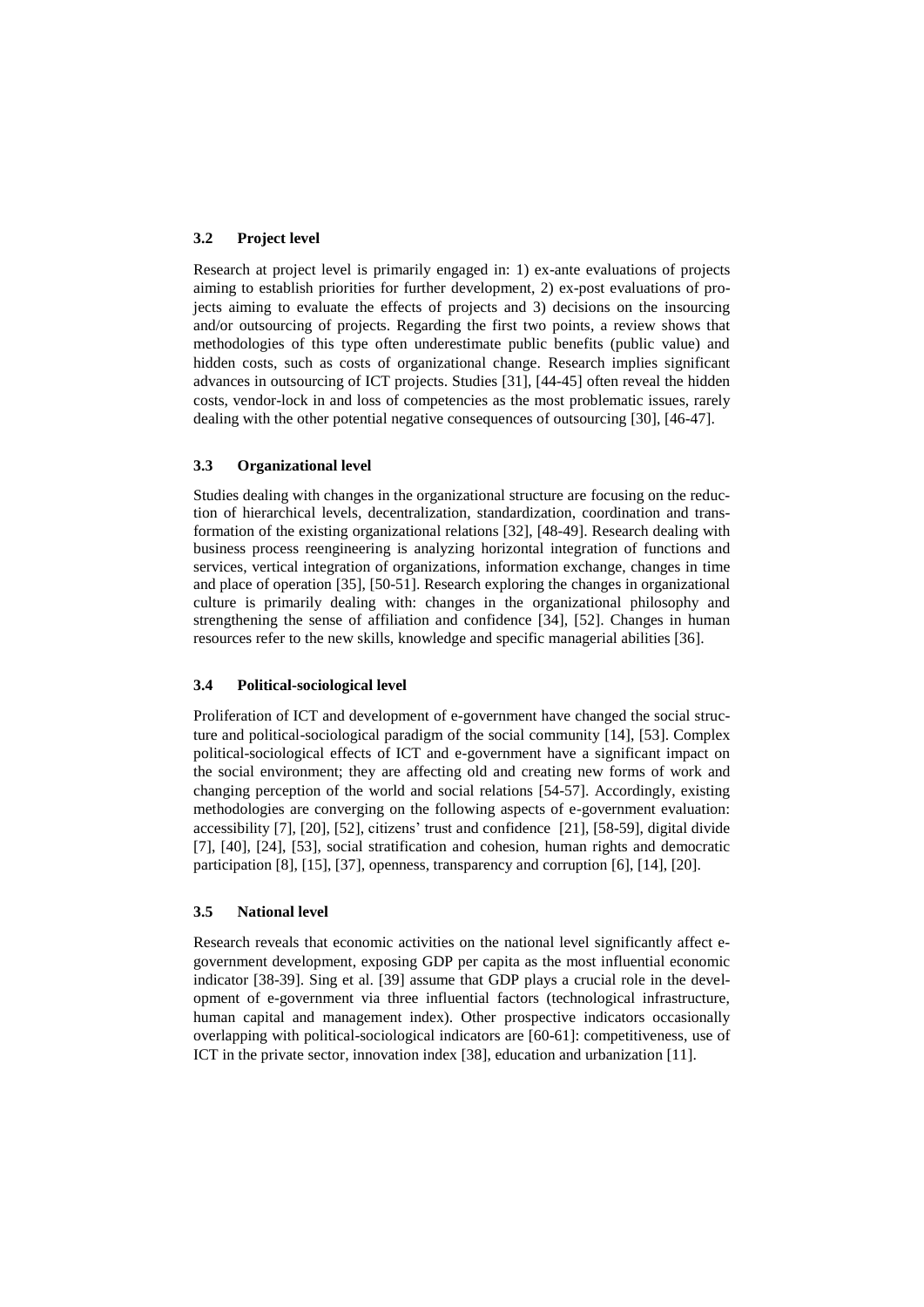## **4 Analysis of existing methodologies for evaluation of egovernment policies**

The review of existing methodologies was conducted in the second half of 2011. During that time the research team scanned journals and conference proceedings, books, reports of international organizations and other institutions, policy papers, development strategies and other related documents containing e-government related research. Focusing particularly on measurement, assessment and evaluation of egovernment policies and their effects we identified more than 50 relevant references. The frequency of references is becoming much higher in the second half of the last decade, proving the field is evolving rapidly and attracting more interest. Taking into account development level of evaluation methodologies, we have identified basically three types of references: 1) purely theoretical papers aiming to develop some kind of conceptual framework for evaluation of e-government policies, 2) research efforts developed up to the degree of pilot application and 3) methodologies developed in the practice for the practice (practical application). Further on, evaluation methodologies have been classified according to the identified evaluation levels, using the serial number of methodologies from the list of references (Fig. 2).



Prevailing level of evaluation Crossing over multiple levels (prevailing level of evaluation is darker) [1000] Subordinate level of evaluation

**Fig. 2.** Classification of methodologies according to the evaluation levels and development levels

Analysing the diverse variety of evaluation methodologies identified in this area, certain general characteristics were identified and summarised below: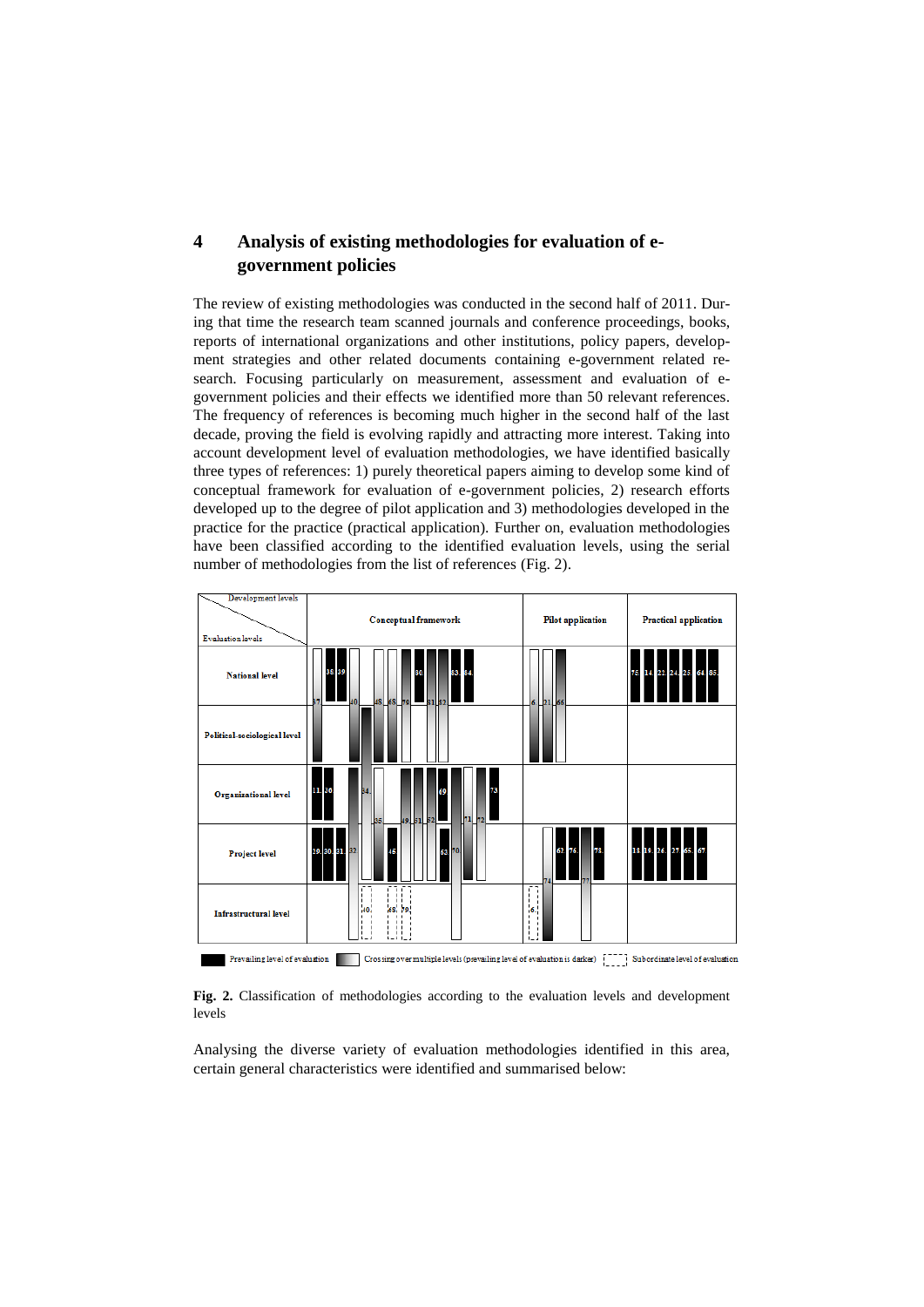- Majority of the identified methodologies for evaluation of e-government policies are presented in scholarly papers and books.
- Small number of methodologies is appearing in the form of specific handbooks, some of which include a tool for evaluation of e-government policies, for example WiBe 4.0 or VAST (software packages, Excel spreadsheets etc.).
- Certain methodologies are rather abstract containing speculatively selected indicators often encompassing non evidence-based theoretical platforms, while their utilization does not facilitate the acquirement of quantifiable evaluation results.
- Methodologies are to a large extent narrowly focused assessing predominantly one of the evaluation levels presented in the five-level model.
- Mature methodologies are consisted of a large number of indicators, normally aligned for evaluation of e-government policies in the originating countries.
- Methodologies generally do not provide a comprehensive evaluation of complex egovernment policies impacts and their potential long-term public benefits.
- Various groups of indicators evaluating the itemized evaluation levels are appearing in dozens of different methodologies, including a large number of overlapping. Definitions of indicators vary widely, while evaluations are based on completely different methodological platforms, their results are very difficult to compare.

Particular features of methodologies evaluating individual levels are outlined hereinafter:

- Methodologies evaluating infrastructural level are mainly focused on ICT infrastructure and interoperability, human resources, legal framework and standards, policies and strategies, horizontal building blocks and other, often technical aspects. While generally focusing on only some of the itemized aspects (evaluation of particular technical aspects is very complex, e.g. interoperability) and allowing only a narrow insight into the context of e-government, they fail to provide a credible picture of the overall state of e-government.
- Methodologies evaluating project level are generally very exhaustive in terms of the large number of indicators; however they rarely address the concept of public benefits comprehensively, while the vast amount of data needed for applied indicators considerably complicates their utilization and transfer to other environments.
- Methodologies evaluating organizational level often address various organizational dimensions at least indirectly; failing to provide a full insight into the matter, consensus and clear rationalization of e-government induced organizational changes.
- Methodologies evaluating political-sociological level are mostly partial, focusing usually on policy aspect, accessibility and digital divide. Other methodologies in the area addressing particularly social aspect contain general and intangible indicators, since the concepts such as trust, confidence, social cohesion, social relations etc. are difficult to define unequivocally, while their understanding differs according to the cultural and institutional environment.
- Methodologies evaluating national level mainly explore the national-economic categories and their relations with the various aspects of development and implementation of e-government. They hardly formulate a clear research framework,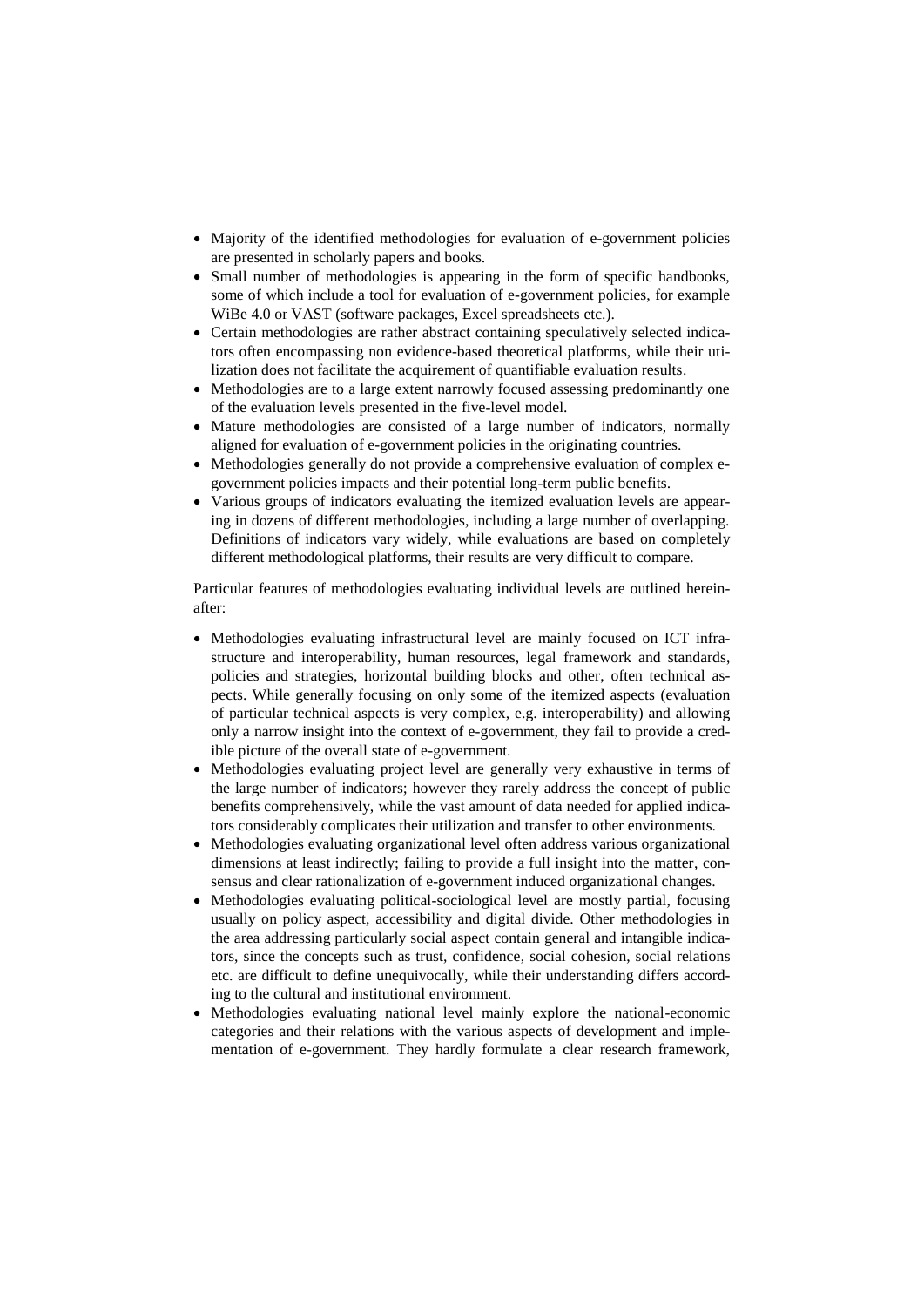while interdependence, direction and way of influence between economic indicators and e-government are not sufficiently explored and adequately elaborated.

After general systemization of identified methodologies (Fig. 2), we focused more closely on methodologies which have already achieved practical implementation. Based on these criteria we analysed 13 methodologies [14], [18], [19], [22], [24], [25], [26], [27], [64], [65], [67], [75], [85] which have been enumerated in category "Practical application" (Fig. 2). Analysis revealed substantial limitations and deficiencies. Although they have achieved a high level of maturity, and are used for evaluation of e-government policies in practice, they fail to address the evaluation of egovernment policies in an all-encompassing manner. Most of the outlined methodologies are focused on only one level within the presented five-level model, preventing the comprehensive and quality evaluation of e-government policies.

Development of a comprehensive and practically applicable methodology for evaluation of e-government policies is obviously a difficult task. This is demonstrated in Fig. 2, confirming that methodologies which have tried to cover several evaluation levels are developed only up to conceptual framework or maximum pilot application. The latter shows that covering larger number of evaluation levels usually means a lower development level and consequently reduces the potential of methodologies for their practical application. This is not unexpected, since the focus on several evaluation levels means more complex methodology structure and a larger number of indicators, which exacerbates the transparency and complicates the use of methodology.

Research results indicate that achievement of the highest development level and practical application of methodologies for evaluation of e-government policies is largely dependent on the number of evaluation levels the methodology is focused on, and vice versa, meaning that the comprehensiveness of evaluation methodologies is to a large extent conversely related to their development level.

## **5 Conclusion and future work**

Growing number of evaluation methodologies and their substantial diversity regarding the evaluation focus and level of maturity significantly complicate the establishment of a theoretical framework that would allow a wide-ranging comparison and analysis of the differences between methodologies. Numerous difficulties were encountered trying to delineate the evaluation levels covered by particular methodology, since the contained indicators are not clearly defined, enabling their speculative use on different evaluation levels. Various dilemmas emerged in determining which evaluation methodology achieved higher development level, as well. Although, the development level of methodologies was defined primarily on the criterion of their use in practice, objective definition of development level raises some very important questions of principle. These issues should be properly resolved in further research and succeeding experiments trying to establish a balanced theoretical framework for comparative analysis of evaluation methodologies.

Despite aforementioned limitations, conducted analysis provides a valuable insight into the current e-government evaluation practice and facilitates exposure of inade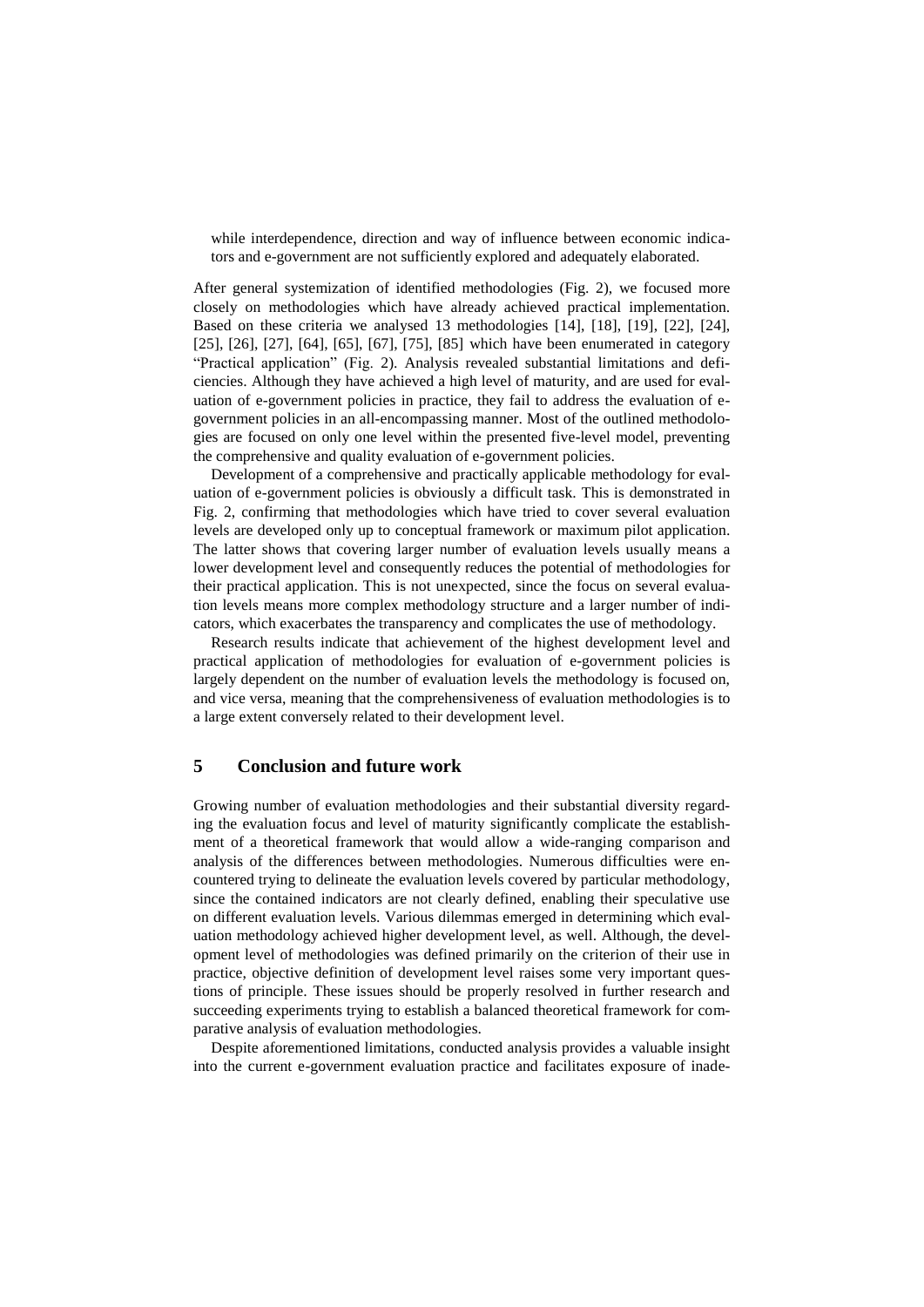quately evaluated areas in the domain of e-government policies. The analysis results represent an advance in research of evaluation metrics and may eventually provide a solid platform for establishment of comprehensive methodology for evaluation of egovernment policies and consequently initiate more user oriented, cost effective and performance-based development of e-government. Evidently, the problems in the development of e-government are strongly interrelated with the low quality and underdeveloped methodologies for evaluation of e-government policies and their effects. Extensive research and existing methodologies reveal that the past development of egovernment, and particularly e-services was based primarily on political preferences and only exceptionally on professionally verifiable and measurable impacts of these services. Addressed shortcomings will have to be resolved, in order to ensure quality evaluation and implementation of e-government policies and ultimately accelerate the development of appropriate e-services with added value for all stakeholders.

### **References**

- 1. Silcock, R.: What is E-government? Parliamentary Affairs 54, 88–101 (2001)
- 2. OECD. Organization for Economic Co-operation and Development: E-government: Analysis Framework and Methodology, Paris (2001)
- 3. Yildiz, M.: Examining the Motivations for E-Government from an Institutional Theory Perspective: Evidence from Turkey. The National Conference on Digital Government Research, Boston (2003)
- 4. Capgemini: Smarter, Faster, Better eGovernment, 8th Benchmark Measurement. European Commission Directorate General for Information Society and Media (2009)
- 5. Capgemini, Rand, DTi, IDC, Sogeti: Digitizing Public Services in Europe: Putting ambition into action. Report of the 9th Measurement. European Commission (2010)
- 6. Capgemini, IDC, Rand Europe, Sogeti and DTi: 2011 eGovernment Benchmark Pilot on Open Government and Transparency. European Commission (2011)
- 7. OECD. Organization for Economic Co-operation and Development: Focus on Citizens: Public Engagement for Better Policy and Services, Paris (2009)
- 8. OECD. Organization for Economic Co-operation and Development: Rethinking e-Government Services: User-centred approaches, Paris (2009)
- 9. OECD. Organization for Economic Co-operation and Development: E-Government Indicators: Proposal for a new Framework and Methodology, Paris (2010)
- 10. Kunstelj, M., Jukic, T., Vintar, M.: Analysing the demand side of e-government: what can we learn from Slovenian users? In: Wimmer, M., Scholl, J., Grönlund, Å. (eds.) EGOV 2007. LNCS, vol. 4656, pp. 305–317. Springer, Regensburg (2007)
- 11. Kim, C.K.: A Cross-national Analysis of Global E-government. Public Organization Review 7, 317–329 (2007)
- 12. Vintar, M., Nograsek, J.: How much can we trust different e-government surveys? The case of Slovenia. Information polity 15, 199–213 (2010)
- 13. Dutta, S.: Estonia: A Sustainable Success in Networked Readiness? The Global Information Technology Report 2006–2007. Palgrave Macmillan, Hampshire (2007)
- 14. UN. United Nations: United Nations E-Government Survey, Leveraging e-government at a time of financial and economic crisis. Department of Economic and Social Affairs (2010)
- 15. WEF. World Economic Forum: The Global Information Technology Report 2010–2011. Transformations 2.0 (2011)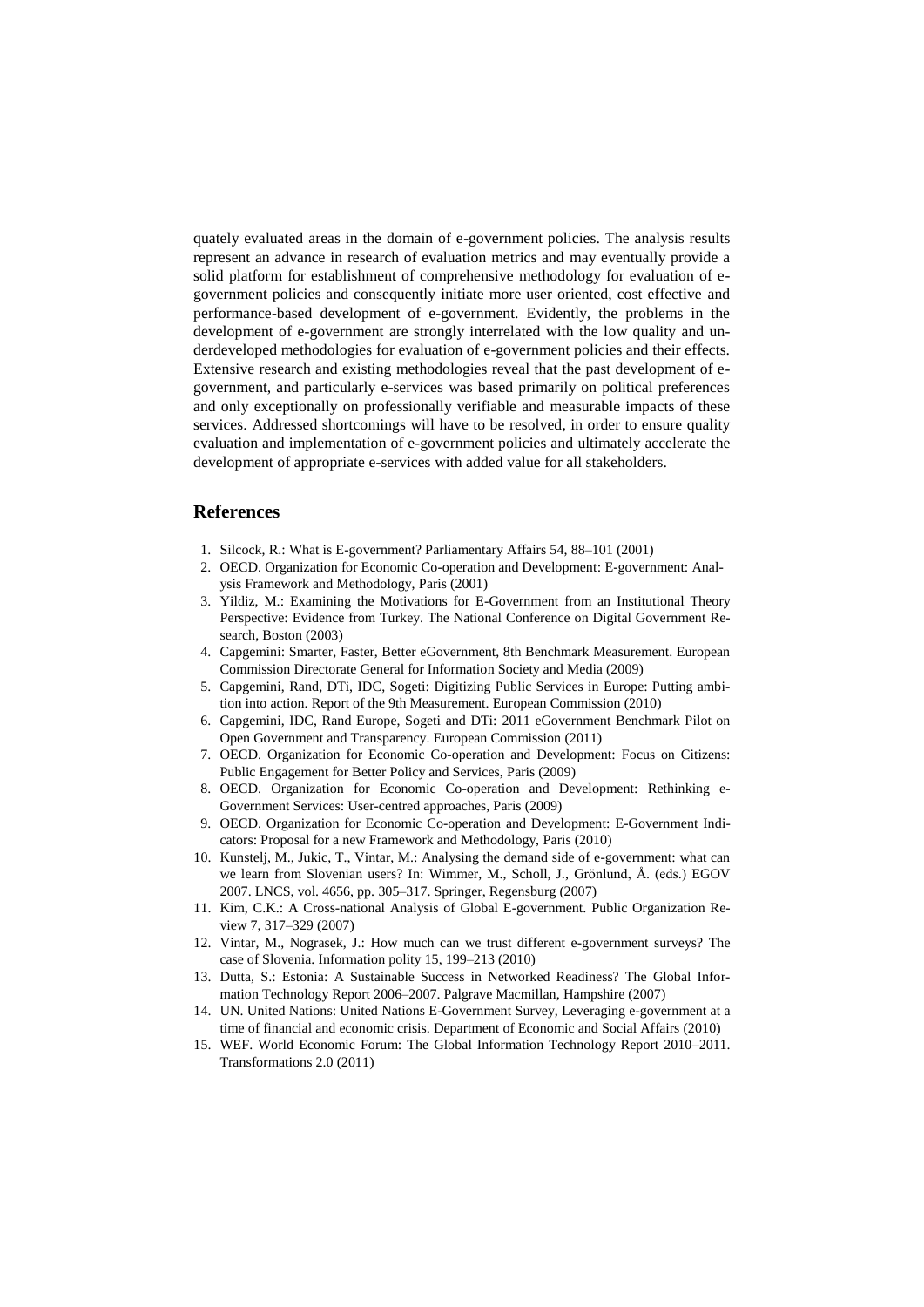- 16. Bannister, F.: The curse of the benchmark: an assessment of the validity and value of egovernment comparisons. Int. Review of Administrative Sciences 73, 171–188 (2007)
- 17. Janssen, D., Rotthier, S., Snijkers, K.: If you measure it, they will score: An assessment of international eGovernment benchmarking. Information Polity 9, 121–130 (2004)
- 18. AGIMO. Australian Government Information Office: Demand and Value Assessment Methodology - DAM & VAM. Commonwealth of Australia (2004)
- 19. RSO SpA & LUISS Management: eGEP eGovernment Economics Project: Expenditure Study Final Version. DG Information Society and Media, Milano (2006)
- 20. UN. United Nations: United Nations E-Government Survey, From E-Government to Connected Governance. Department of Economic and Social Affairs, Division for Public Administration and Development Management, New York (2008)
- 21. Accenture: From e-Government to e-Governance: Using new technologies to strengthen relationships with citizens. Institute for Health and Public Service Value, Dublin (2009)
- 22. West, D.M.: Improving Technology Utilization in Electronic Government around the World. Center for Public Policy, Brown University, Rhode Island (2008)
- 23. Dadayan, L.: Measuring Return on Government IT Investments. Proceedings of the 13th European Conference on Information Technology Evaluation. Genoa (2006)
- 24. WEF, World Economic Forum: The Global Information Technology Report 2009-2010, ICT for Sustainability. Soumitra Dutta & Irene Mia (eds.) (2010)
- 25. EIU. Economist Intelligence Unit: Digital economy rankings 2010 (2010)
- 26. ADAE: MAREVA methodology guide: Analysis of the value of ADELE projects. Fourth High Level Seminar on Measuring and Evaluating E-Government, Dubai (2007)
- 27. Rothig, P.: WiBe 4.0 Methodology. Economic Efficiency Assessments in Particular with Regard to the Use of Information & Communication Technology (2010)
- 28. Scholl, H.J.: Electronic Government: Information Management Capacity, Organizational Capabilities, and the Sourcing Mix. Government Information Quarterly 23, 73–96 (2006)
- 29. Greaver, M.F.: Strategic Outsourcing: A Structured Approach to Outsourcing Decisions and Initiatives. AMACOM, New York (1999)
- 30. Kern, T., Willcocks, L.P., Van Heck, E.: The winner's curse in IT outsourcing: Strategies for avoiding relational trauma. California Management Review 44, 47–69 (2002)
- 31. Lacity, M.C., Willcocks, L.P.: Information Systems and Outsourcing. Studies in Theory and Practice. Palgrave Macmillan (2009)
- 32. Klievink, B., Janssen, M.: Realizing joined-up government Dynamic capabilities and stage models for transformation. Government Information Quarterly 6, 275–284 (2009)
- 33. Fleur Van Veenstra, A., Janssen, M., Tan, Y.H.: Towards an Understanding of E-Government Induced Change - Drawing on Organization and Structuration Theories. In: Wimmer, M.A. et al. (eds.) EGOV 2010, LNCS, vol. 6228, pp. 1–12. Berlin (2010)
- 34. Schedler, K., Schmidt, B.: Managing the e-government organization. International Public Management Review 5, 1–20 (2004)
- 35. Scholl, H.J.: E-government: A Special Case of ICT-enabled Business Process Change. In: 36th Hawaii International Conference on System Sciences (2003)
- 36. Leitner, C., Kreuzeder, M.: Organisational Changes, Skills and the Role of Leadership Required by eGovernment. In: Wimmer, M. A. et al. (eds.) EGOV 2005, LNCS, vol. 3591, pp. 210–217. Springer-Verlag, Berlin (2005)
- 37. Martin, B., Byrne, J.: Implementing e-Government: widening the lens. RMIT University, Australia, Melbourne (2003)
- 38. Bavec, C., Vintar, V.: What Matters in the Development of the E-Government in the EU? In: Wimmer, M.A., Scholl, H. J., Gronlund, A. (eds.) EGOV 2007, LNCS, vol. 4656, pp. 424–435. Springer-Verlag, Berlin (2007)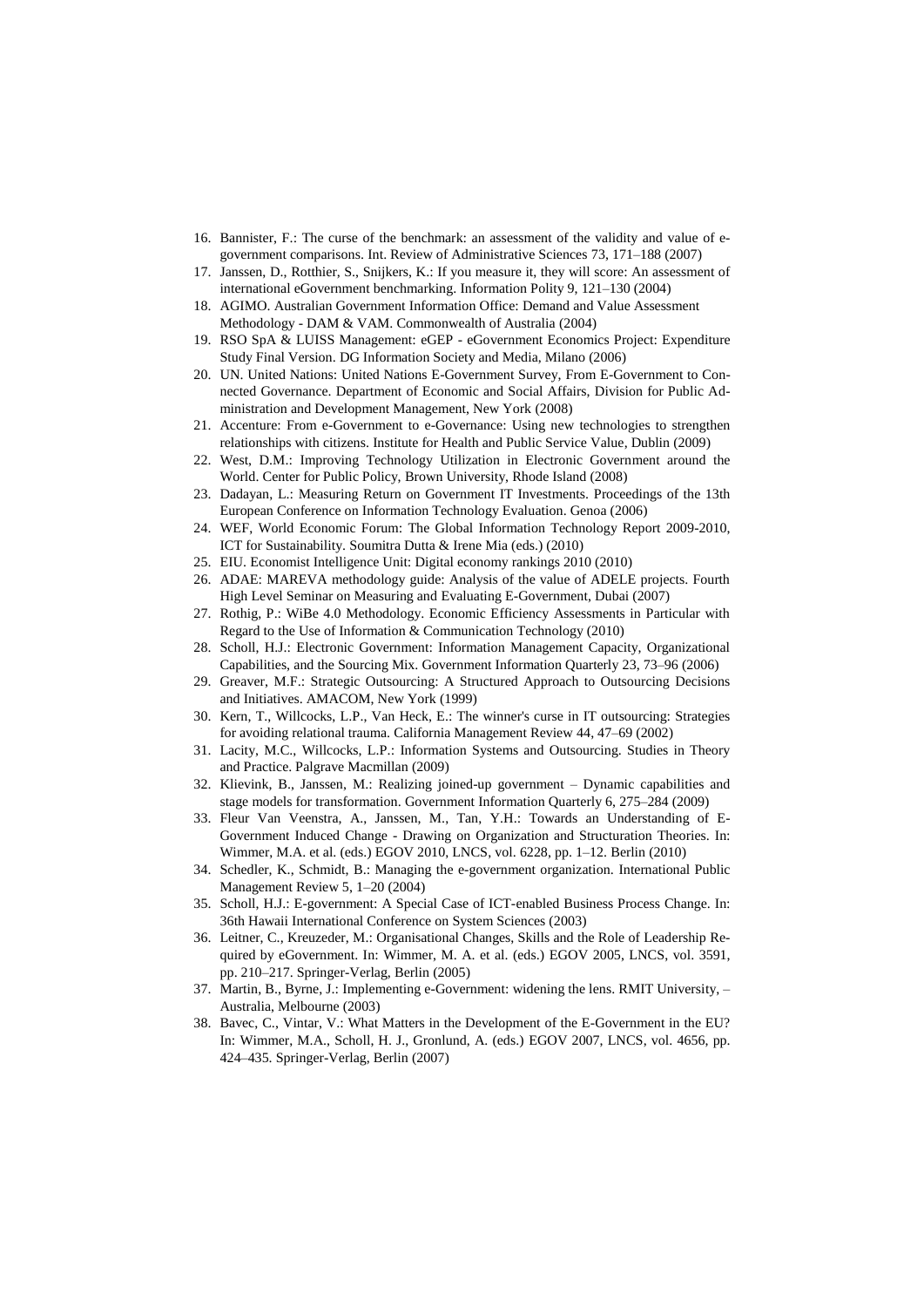- 39. Singh, H., Das, A., Joseph, D.: Country-Level Determinants of E-Government Maturity. Communications of the Association for Information Systems 20, 632–648 (2007)
- 40. OECD. Organization for Economic Co-operation and Development: E-government and Administrative Simplification: Good Governance for Development in Arab Countries, Dubai (2007)
- 41. Hamilton, B.A.: Building a Methodology for Measuring the Value of E-Services. USA Social Security Administration (2002)
- 42. Kunstelj, M., Dečman, M.: Metrika na področju spremljanja razvoja e-uprave, In: Vintar, M., Grad, J. (eds.) E-uprava: Izbrane razvojne perspective, pp. 37–60. Ljubljana (2004)
- 43. Kunstelj, M., Vintar, M.: Evaluating the progress of e-government development: A critical analysis. Information Polity 9, 131–148 (2004)
- 44. Taylor, H.: Critical risks in outsourced IT projects: the intractable and the unforeseen. Communications of the ACM 49, 75–79 (2006)
- 45. Jensen, P.H.: Public Sector Outsourcing Contracts The Impact of Uncertainty, Incentives and Transaction Costs on Contractual Relationships. VDM Verlag, Saarbrücken (2007)
- 46. Linder, J.C.: Outsourcing for Radical Change: A Bold Approach to Enterprise Transformation. AMACOM, New York (2004)
- 47. Power, M.J., Desouza, K., Bonifazi, C.: The Outsourcing Handbook: How to Implement a Successful Outsourcing Process. Kogan Page, Chicago (2006)
- 48. O'Donnell, O., Boyle, R., Timonen, V.: Transformational aspects of E-government in Ireland: Issues to be addressed, Electronic Journal of e-Government 1, 23–32 (2003)
- 49. Griffin, D., Foster, A., Halpin, E.: Joined-up E-government: an exploratory study of UK local government progress. Journal of Information Science and Technology 1, 58–83 (2004)
- 50. Layne, K., Lee, J.: Developing fully functional E-government: A four stage model. Government Information Quarterly 18, 122–136 (2001)
- 51. Elnaghi, M., Alshawi, S., Missi, F.: A Leadership Model for e-Government Transformation. In: European and Mediterranean Conference on Information Systems (2007)
- 52. Ho, A.T.K.: Reinventing Local Governments and the E-Government Initiative. Public Administration Review 62, 434–444 (2002)
- 53. Norris, P.: Digital Divide: Civic Engagement, Information Poverty and the Internet. Cambridge University Press, Cambridge (2001)
- 54. Slevin, J.: The Internet and Society. Polity Press, Cambridge (2000)
- 55. Anttiroiko, A.V.: Toward the European Information Society. Communications of the ACM 44, 31–36 (2001)
- 56. Thurlow, C., Lengel, L., Tomic, A.: Computer mediated communication: Social interaction and the internet. Sage Publications, Thousand Oaks (2004)
- 57. Shim, D.C., Eom, T.H.: E-Government and Anti-Corruption: Empirical Analysis of International Data. International Journal of Public Administration 31, 298–316 (2008)
- 58. Tolbert, C.J., Mossberger, K.: The Effects of E-Government on Trust and Confidence in Government. Public Administration Review 66, 354–70 (2006)
- 59. Parent, M., Vandebeek, C.A., Gemino, A.C.: Building Citizen Trust through e-Government. Government Information Quarterly 22, 720–736 (2005)
- 60. Bolgherini, S.: The Technology Trap and the Role of Political and Cultural Variables: A Critical Analysis of the E-Government Policies. Review of Policy Research 24, 259–275 (2007)
- 61. Lor, P.J., Britz, J.J.: Is a knowledge society possible without freedom of access to information? Journal of Information Science 33, 387–397 (2007)